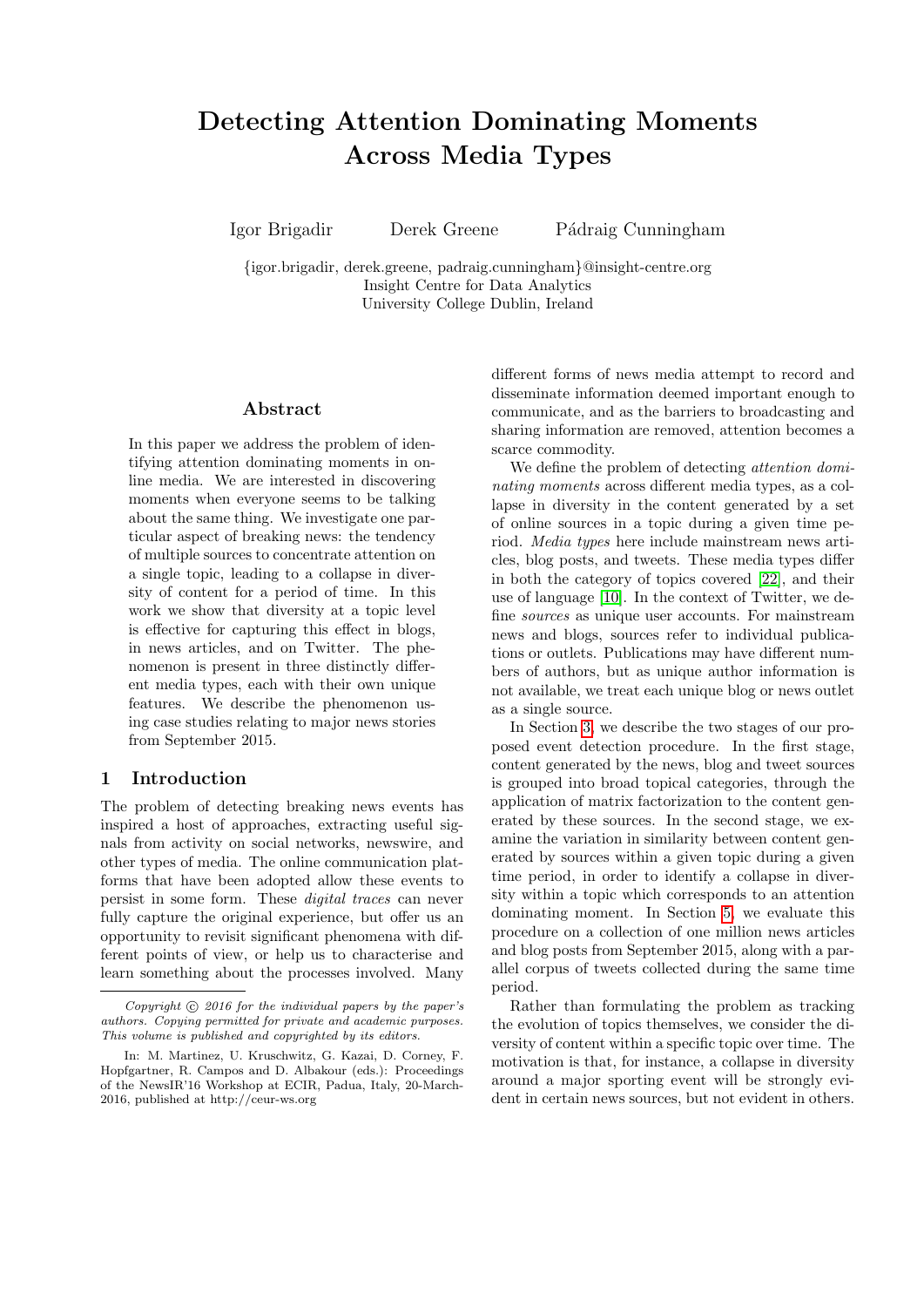The distinction is important, as this approach is more suited to retrospective analysis, when the entire collection of documents of interest is available. The topics do not change over time, as opposed to a real-time setting where topics must be updated as new documents arrive [\[21\]](#page-5-2). The information need is guided by two major questions. Firstly, when have significant collapses in diversity occurred in a topic of interest? Secondly, are there differences between media types when these events occur?

Our main contributions here are: 1) a diversitybased approach of detecting attention dominating news events; 2) a comparison between traditional news sources, blogs, and Twitter during these events. 3) a parallel corpus of newsworthy tweets for the NewsIR dataset.

# 2 Related Work

In previous work, attention dominating news stories have been described as media explosions [\[2\]](#page-5-3) or firestorms [\[14\]](#page-5-4). The idea of combining signals from multiple sources for detecting or tracking evolution of events proved effective in the past. Osborne et al. [\[16\]](#page-5-5) used signals from Wikipedia page views, together with Twitter to improve "first story detection". Concurrent Wikipedia edits were used as a signal for breaking news detection in [\[19\]](#page-5-6).

Topic modeling applied to parallel corpora of news and tweets has been previously explored by a number of researchers [\[6,](#page-5-7) [9,](#page-5-8) [11\]](#page-5-9). Extensions to LDA to account for tweet specific features have been proposed [\[22\]](#page-5-0). A comparison between Twitter and content from newswires was explored in [\[18\]](#page-5-10). A Non-negative Matrix Factorization (NMF) approach is used for topic detection in [\[20\]](#page-5-11).

How offline phenomena link to bursty behaviour online is discussed in [\[5\]](#page-5-12) and [\[12\]](#page-5-13). In [\[12\]](#page-5-13) Shannon's Diversity Index was used to detect a "contraction of attention" in a tweet stream by measuring diversity of hashtags. In contrast, we employ a different measure of diversity based on document similarity, applying it to streams from different media types segmented by topic. Methods for automatically detecting anomalies or significant changes in a time series are discussed in [\[4\]](#page-5-14). In [\[15\]](#page-5-15) a change-point detection approach is applied to time series constructed from Tweet keyword frequencies.

As a broad overview, the common components involved in detecting high impact, attention dominating news stories include: selecting relevant subsets of documents; representation and feature extraction; constructing time series from features; event detection and analysis. In this paper we concentrate on a single key feature of breaking news: a collapse in content

diversity within a fixed time window.

# <span id="page-1-0"></span>3 Proposed Method

Our objective is to detect when multiple articles in a topical stream become less diverse, signalling the emergence of an attention dominating news story. We consider attention to a phenomenon as the main driving force behind the decision to produce or broadcast a communication. Using the diversity of content within a time window, we attempt to characterise instances where a particular piece of information becomes dominant. Concretely, for each type of media, NMF is used to assign topics to documents; for documents in a topic, we calculate diversity between documents in a time window. This type of analysis allows us to examine the extent to which the onset of an important breaking news event is accompanied by a collapse in textual content diversity, both within a group of news sources and across different media types.

#### 3.1 Finding Topics

We apply a Non-negative Matrix Factorization (NMF) topic modeling approach to extract potentially interesting topics from a stream of tweets or set of articles. For each media source, we build a tf-idf weighted termdocument matrix and use this as input to NMF.

We also considered LDA to infer topics in these datasets. The choice of NMF over LDA was primarily due to computation time. LDA was significantly more computationally expensive than NMF with NNDSVD [\[1\]](#page-5-16) initialisation. NMF also tends to produce more coherent topics [\[17\]](#page-5-17).

#### 3.2 Measuring Diversity

The same tf-idf representation used for topic modeling is used in diversity calculations. Each article, blog post or tweet is a tf-idf vector. A separate documentterm matrix is built for each media type. Stopwords and words occurring in fewer than 10 documents are removed.

To measure diversity, we calculate the mean cosine similarity between all unique pairs of articles within a topic for a fixed time window. Given a set of documents  $D$  in a time window, the diversity is:

$$
diversity(D) = -\frac{\sum_{i,j \in D, i \neq j} cosSim(D_i, D_j)}{\sum_{i=1}^{|D|-1} i}
$$

Where  $\cos Sim(D_i, D_j)$  is the cosine similarity of tf-idf vectors of documents  $i$  and  $j$  in a time window. In practice, calculating similarities between all pairs of documents can be efficiently performed in parallel, and can be calculated in a matter of seconds.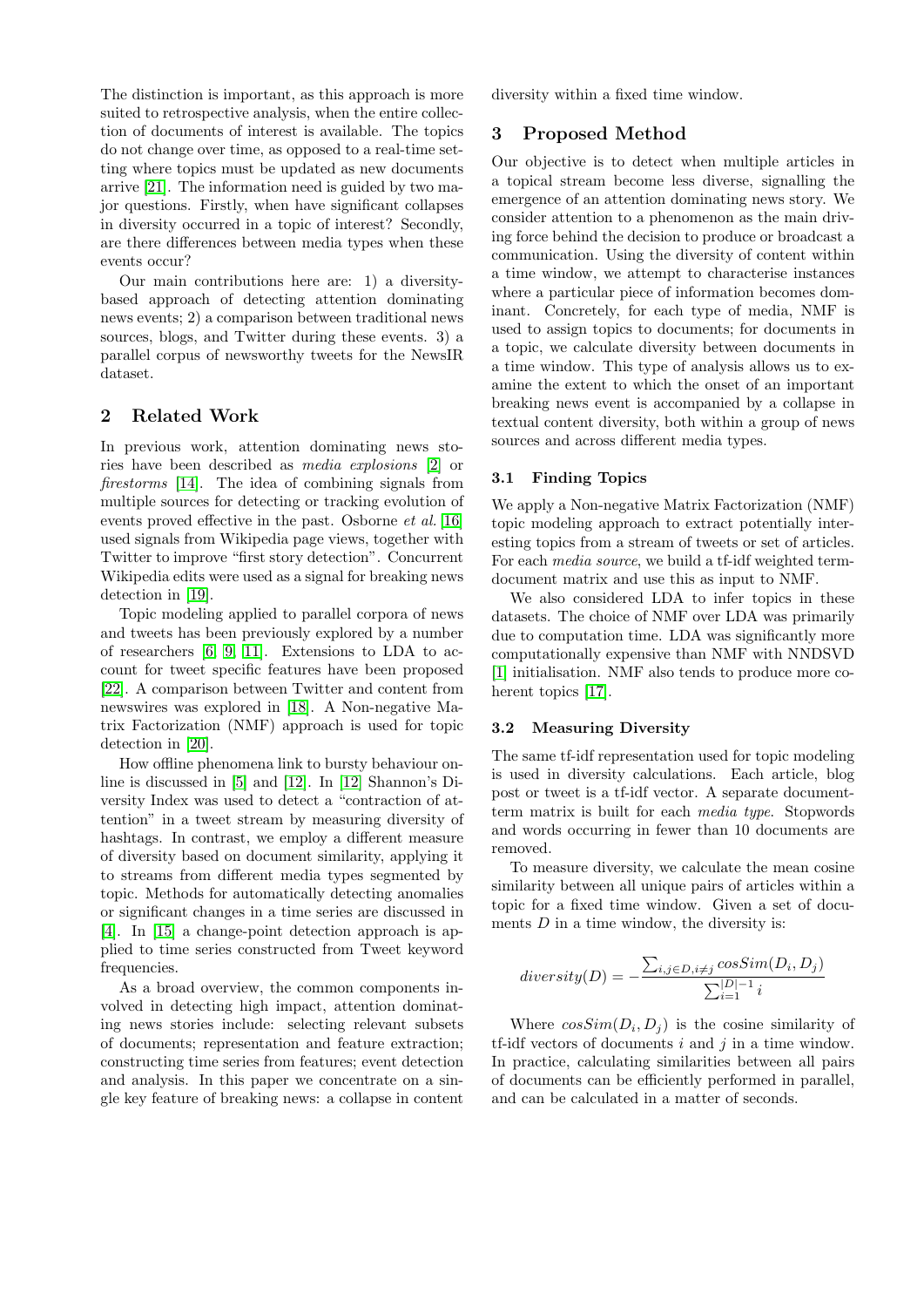Longer time windows consider more document pairs, which naturally result in smoother trends. In contrast, shorter time windows are more sensitive to brief attention dominating events, but also false positive spikes—where a small number of articles happen to be similar in content, but do not constitute an attention dominating story.

An alternative to content diversity is also considered. Ignoring document content, and just considering the sources of articles, diversity is calculated with Shannon's Diversity Index:

$$
H' = -\sum_{i=1}^{R} p_i \ln p_i
$$

Where  $p_i$  is the proportion of documents produced by the *i*th source in a time window of interest,  $R$  is total number of sources in a given media type.

Both diversity measures produce a single diversity value per time window, generating a univariate time series. Changes in diversity that are 2 standard deviations away from the mean are naively considered to be important enough to warrant attention. Exploring more robust and well established methods for change point detection such as [\[15,](#page-5-15) [4\]](#page-5-14) is left for future work.

For the case studies described in Section [5,](#page-2-0) the window length was set to 8 hours. While the fast-paced "24/7 news cycle" is described as a constant flood of information, we find that all three mediums largely follow a more traditional publishing cycle, with prominent spikes in number of published articles on weekday mornings, and low numbers of articles published outside of normal office hours. A more detailed analysis of publishing times and characteristics will be explored in future work.

# 4 Datasets

To explore attention dominating news stories, we apply the method described above to three media sources: mainstream news, blogs, and tweets. For the first two sources, the NewsIR dataset<sup>[1](#page-2-1)</sup> is used. For the final source, we use our own parallel corpus collected from Twitter[2](#page-2-2) . In contrast to previous work [\[6,](#page-5-7) [11\]](#page-5-9) where tweets are retrieved based on keywords extracted from news articles, the parallel corpus was derived from a large set of newsworthy sources, curated by journalists [\[3\]](#page-5-18). Journalists on Twitter curate  $\text{lists}^3$  $\text{lists}^3$  of useful sources by location or general topic of interest—for example "US Politics" may contain ac-

counts of US politicians and other journalists who tend to cover US politics related stories.

Gathering all members of such lists covering different countries and topics follows the expert-digest strategy from [\[7\]](#page-5-19). A tweet dataset collected independently of news and blog articles preserves Twitter-specific features and topics. Source and document counts are summarised in Table [1.](#page-2-4)

| Media Type   | Sources | Documents | Docs. per $24h$ |
|--------------|---------|-----------|-----------------|
| <b>News</b>  | 18,948  | 730,634   | 8,177           |
| <b>Blogs</b> | 73.403  | 253.488   | 23,568          |
| Tweets       | 30.448  | 3,274,089 | 125,568         |

<span id="page-2-4"></span>Table 1: Summary of overall source and document counts by media type after filtering, and average number of documents in a 24 hour window.

Of the original 1 million articles provided, 15,878 were filtered as non-English<sup>[4](#page-2-5)</sup> or outside the date range of interest (i.e. created between 2015-09-01 and 2015- 09-31). Tweet language filtering was performed using meta-data provided in the tweet.

# <span id="page-2-0"></span>5 Attention Dominating Events

In order to compare the same topics across different media types, we compare the top 10 terms representing the topics from different models. Specifically, when topics from two different models have stronglyoverlapping (using Jaccard similarity) top term lists, this indicates that similar events were discussed in both media types.

Topics in a model that do not have any overlapping terms with topics in other models, suggest that content unique to a platform is prominent. For example: the "live, periscope, follow, stream, updates" topic in the tweet corpus has no equivalent among the news or blog topics. This reflects the fact that the Periscope app became popular with journalists for broadcasting short live video streams and Twitter is the main platform where these streams are announced. The "music, album, song, video, band" topic is prominent in the blogs and Twitter, but is not present in news. This may reflect the fact that most Twitter accounts and blogs are far more personal in nature.

An indicative, but not necessary feature of attention domination news is the presence of a similar topic on multiple platforms. To illustrate the phenomenon of topical diversity collapse, we now describe three case studies.

<span id="page-2-1"></span><sup>1</sup>Available from: [http://research.signalmedia.co/](http://research.signalmedia.co/newsir16/signal-dataset.html)

<span id="page-2-3"></span><span id="page-2-2"></span>[newsir16/signal-dataset.html](http://research.signalmedia.co/newsir16/signal-dataset.html) <sup>2</sup>Data: <https://dx.doi.org/10.6084/m9.figshare.2074105>  ${}^{3}$ Examples of such lists are available [https://twitter.com/](https://twitter.com/storyful/lists/) [storyful/lists/](https://twitter.com/storyful/lists/) and <https://twitter.com/syflmid/lists>

<span id="page-2-5"></span> $^{4}$ <https://github.com/optimaize/language-detector> was used for language detection. Interestingly, language detection proved effective for filtering "spammy" articles containing obfuscated text, large numbers of urls, or containing tabular data.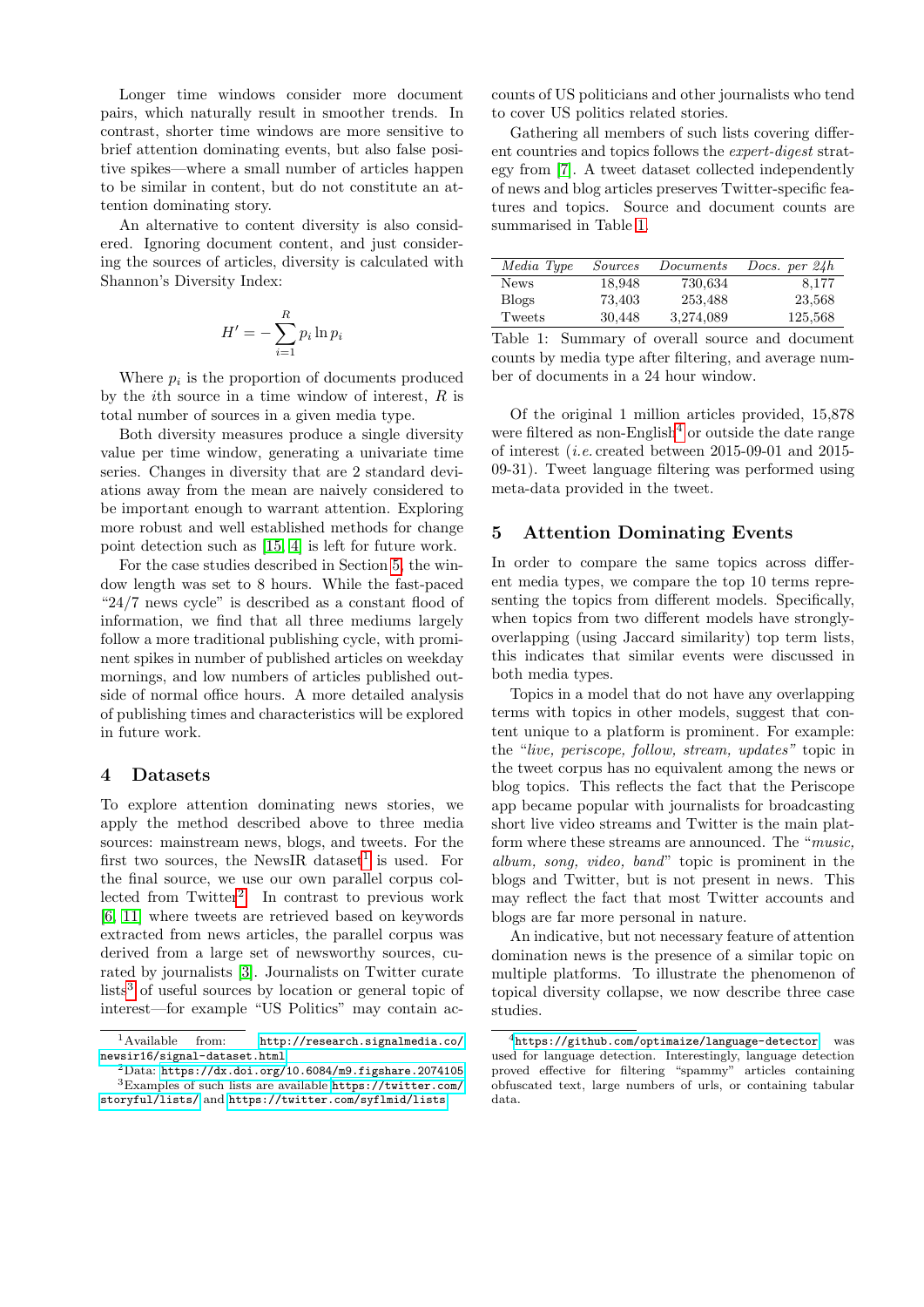For each case study, we present the following: Top 10 topic terms for a topic in a media type, and a plot of diversity over time, where:

- Solid lines show diversity of documents over time.
- Dashed lines show Shannon Diversity of sources.
- Highlighted time periods are when major developments occurred—based on Wikipedia Current Events Portal<sup>[5](#page-3-0)</sup> for September 2015.
- Dot and Triangle markers indicate periods when diversity drops 2 standard deviations below the mean.

#### 5.1 European Refugee Crisis

The European crisis began in 2015, as increasing numbers of refugees from areas in Syria, Afghanistan, and Western Balkans [\[8\]](#page-5-20) sought asylum in the EU. Figure [1](#page-3-1) shows a plot of diversity for the documents assigned to this topic in each 8 hour time window, for the three media types. To help with visualisation, raw diversity values are standardised with z-scores on the  $y$  axis, while the  $x$  axis grid separates days.



<span id="page-3-1"></span>Figure 1: Standardised diversity scores for the European refugee crisis topic during September 2015, across three media types.

The downward trend in diversity between September 3rd and 5th in the refugee crisis topic can be explained by the death of Aylan Kurdi. News of his

drowning quickly spread online and made global headlines. This was a particularly far-reaching story, dominating news coverage until an announcement on relaxing controls on the Austro-Hungarian border by Chancellors Faymann of Austria and Merkel of Germany. Both Twitter and mainstream news streams experienced a diversity collapse, while Blogs maintained more diverse set of articles. Between 19th and 21st, smaller drops in diversity coinside with Pope Francis' visit, where the issue of refugees was a prominent topic of discussion.

#### 5.2 Donald Trump Presidential Campaign

Donald Trump's presidential campaign has attracted considerable attention across all types of media<sup>[6](#page-3-2)</sup>. Positions on issues of immigration and religion are particularly polarising, frequently causing controversies in mainstream media.

| Media                                                                        | Top 10 Topic Terms                               |
|------------------------------------------------------------------------------|--------------------------------------------------|
| <b>Blogs</b>                                                                 | trump, donald, republican, presidential, debate, |
|                                                                              | gop, president, candidates, candidate, bush      |
| <b>News</b>                                                                  | trump, republican, presidential, donald, debate, |
|                                                                              | clinton, bush, fiorina, candidates, campaign     |
| Tweets                                                                       | trump, im, love, donald, going, debate, happy,   |
|                                                                              | gop, president, think                            |
|                                                                              |                                                  |
| 1.0<br>0.0<br>$-1.0$<br>$-2.0$<br>$-3.0$<br>$-4.0$<br><b>Blogs</b><br>$-5.0$ |                                                  |
| 1.0<br>0.0<br>$-1.0$<br>$-2.0$<br>$-3.0$<br><b>News</b><br>$-4.0$            | d                                                |
| 1.0<br>0.0<br>$-1.0$<br>$-2.0$<br>$-3.0$<br>$-4.0$                           |                                                  |

01 02 03 04 05 06 07 08 09 10 11 12 13 14 15 16 17 18 19 20 21 22 23 24 25 26 27 Figure 2: Standardised diversity scores for Donald Trump Presidential Campaign topic

-6.0  $-5.0 +$ 

<span id="page-3-3"></span>Tweets

Significant events marked around 12th, 17th, 21st in Figure [2](#page-3-3) relate to: Trump's comments on Senator Rand Paul on Twitter which was discussed on mainstream news around 12th, but not as prominently on blogs. On the 16th-17th coverage of a republican presidential debate hosted by CNN; and 21st—mainstream news coverage of reactions to events on 17th: during

<span id="page-3-0"></span><sup>5</sup>[https://en.wikipedia.org/wiki/Portal:Current\\_](https://en.wikipedia.org/wiki/Portal:Current_events/September_2015) [events/September\\_2015](https://en.wikipedia.org/wiki/Portal:Current_events/September_2015)

<span id="page-3-2"></span> $6$ [https://en.wikipedia.org/wiki/Donald\\_Trump\\_](https://en.wikipedia.org/wiki/Donald_Trump_presidential_campaign,_2016) [presidential\\_campaign,\\_2016](https://en.wikipedia.org/wiki/Donald_Trump_presidential_campaign,_2016)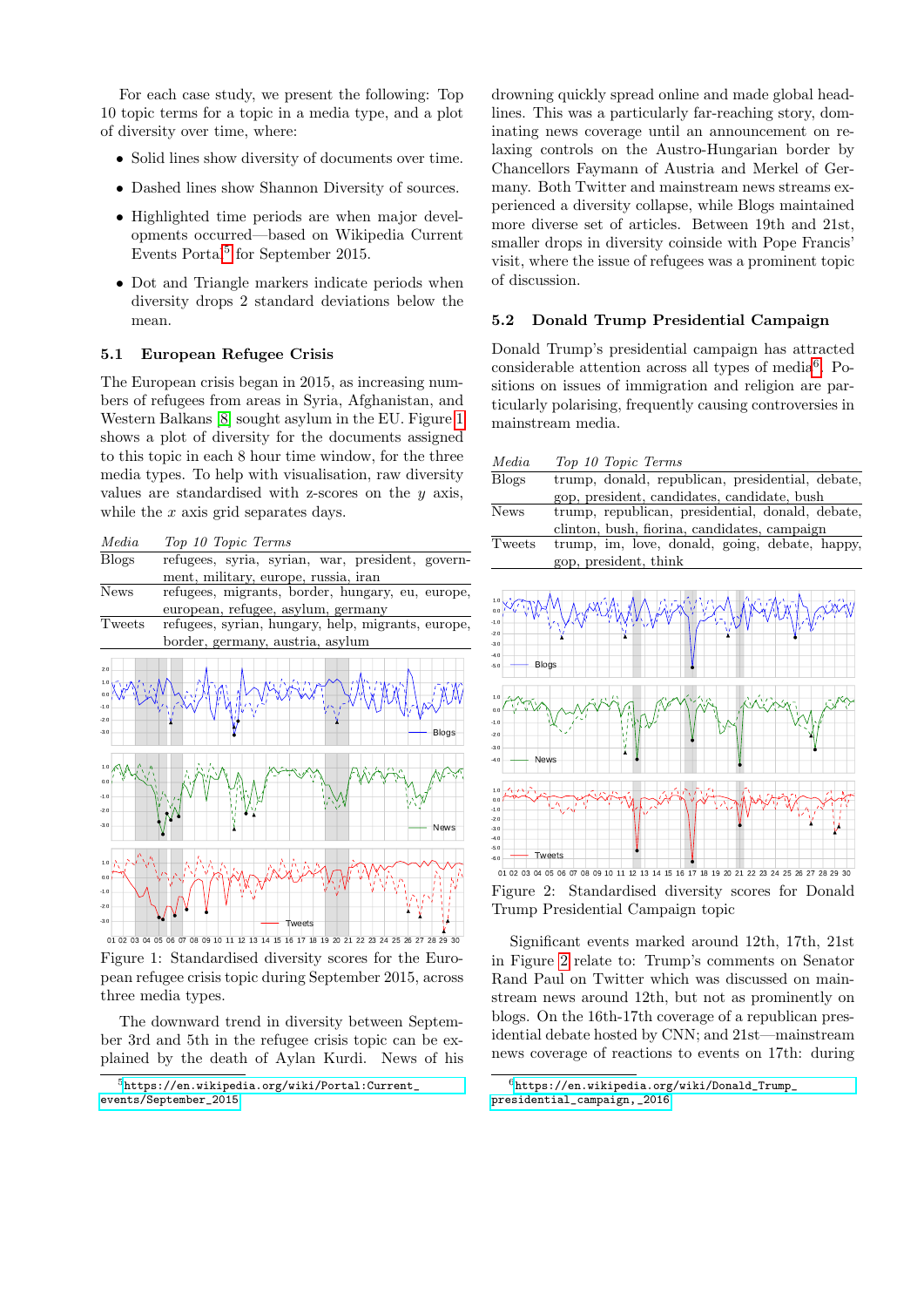a town hall meeting in Rochester, Donald Trump declined to correct a man who said that President Obama is a Muslim.

The statement prompted a significant drop in the diversity of stories across all platforms. On the 25th, during a speech given to conservative voters in Washington, Trump called fellow Republican presidential candidate Marco Rubio "a clown". Based on the data, it appears that the reaction to the latter on Twitter was not as pronounced as among journalists and bloggers.

#### 5.3 Pope Francis visits North America

The visit of Pope Francis spanned 19 to 27 September 2015, where the itinerary included venues in both Cuba and the United States. This event is a good il-lustrative example as it was widely documented<sup>[7](#page-4-0)</sup>, and highlights a case where a collapse in diversity did not occur at the same time on different media platforms.

| Media |  |  |  | Top 10 Topic Terms |
|-------|--|--|--|--------------------|
|-------|--|--|--|--------------------|

| <b>Blogs</b> | pope, francis, church, catholic, visit, cuba, popes, |
|--------------|------------------------------------------------------|
|              | climate, philadelphia, vatican                       |
| <b>News</b>  | pope, francis, catholic, church, philadelphia,       |
|              | popes, cuba, united, vatican, visit                  |
| Tweets       | pope, francis, visit, house, congress, popeinde,     |
|              | cuba, white, popeinphilly, philadelphia              |



Figure 3: Standardised diversity scores for the Papal visit topic during September 2015.

In the case of news publishers, the largest drop in diversity coincided with the beginning of the Pope's visit to Havana. Twitter users and bloggers reacted more on September 23rd and 24th, when the Pope met with Barack Obama and became the first Pope to address a joint session of US Congress.

In the Twitter stream, the notable event around 16th-17th is due to large numbers of similar tweets as preparations for the visit were being discussed, and #TellThePope trended briefly.

Earlier in the month, we see evidence of overlapping attention dominating events. Between 6th and 7th September, the Pope announced the Vatican's churches will welcome families of refugees. This announcement followed a significant development in the ongoing European refugee crisis: around 6,500 refugees arrived in Vienna following Austria's and Germany's decision to waive asylum system rules. This suggests that an attention dominating news event in one topic can trigger events in other topics, especially where prominent public figures are involved.

#### 6 Discussion

While the diversity measure we propose is relatively simple, it can be easily augmented to account for other factors. In the simplest form, every similarity value between a unique pair of articles within a time window carries an equal weight in the diversity calculation, implying that a strong similarity between two highly influential publishers is just as important as between two inconsequential publishers with a small audience. However, this weight could be tuned, either manually or automatically using external information (e.g. Alexa rankings). Accounting for social context [\[13\]](#page-5-21) could also be achieved by augmenting the topic modeling stage of the process. Instead of using a classic tf-idf vector space model, alternative representations that capture more semantic similarity between documents can be used. We aim to explore extensions to this measure in future work.

The sequence of events in the European refugee crisis and papal visit case studies suggest that it may be possible to identify and track major developments with global impact by linking attention dominating moments across multiple topics, as well as across sources on different platforms. Social media communities both influence and are influenced by traditional news media [\[11\]](#page-5-9). Stories break both on Twitter and through traditional news publishers. Tracking or linking instances of diversity collapse to explain the direction of influence between the different media types is also a potential avenue for future work.

Acknowledgments: This publication has emanated from research conducted with the support of Science Foundation Ireland (SFI) under Grant Number SFI/12/RC/2289.

<span id="page-4-0"></span> $7$ [https://en.wikipedia.org/wiki/Pope\\_Francis'\\_2015\\_](https://en.wikipedia.org/wiki/Pope_Francis) [visit\\_to\\_North\\_America](https://en.wikipedia.org/wiki/Pope_Francis)